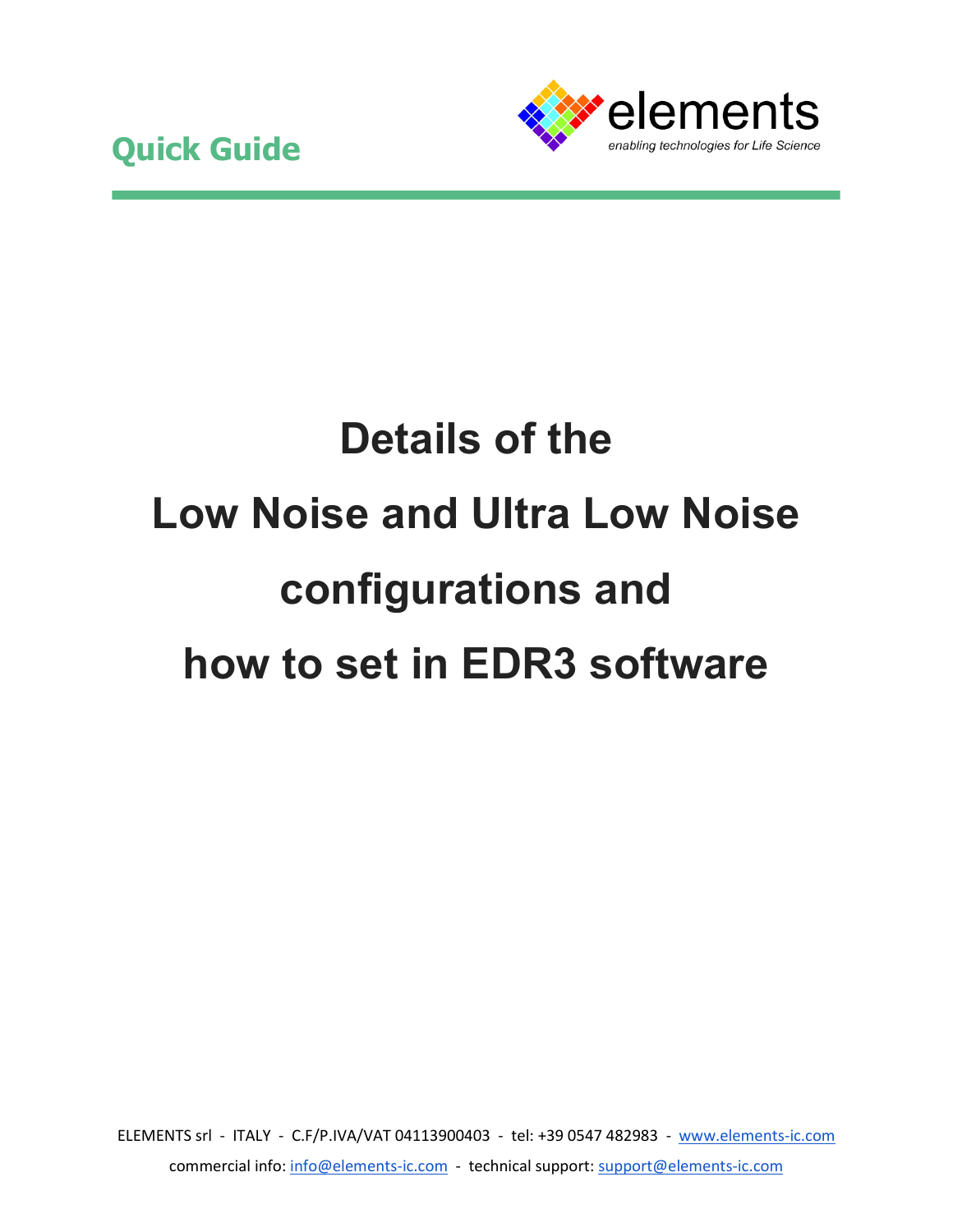

The two modalities can be set in EDR3 software by clicking the dedicated button located in the setting widget and pointed by the red arrow in the picture below.



Ultra Low Noise

When blue coloured the Ultra Low Noise mode is enabled

Ultra Low Noise

When gray coloured the Ultra Low Noise mode is disabled

ELEMENTS srl - ITALY - C.F/P.IVA/VAT 04113900403 - tel: +39 0547 482983 - [www.elements-ic.com](http://www.elements-ic.com/) commercial info[: info@elements-ic.com](mailto:info@elements-ic.com) - technical support: [support@elements-ic.com](mailto:support@elements-ic.com)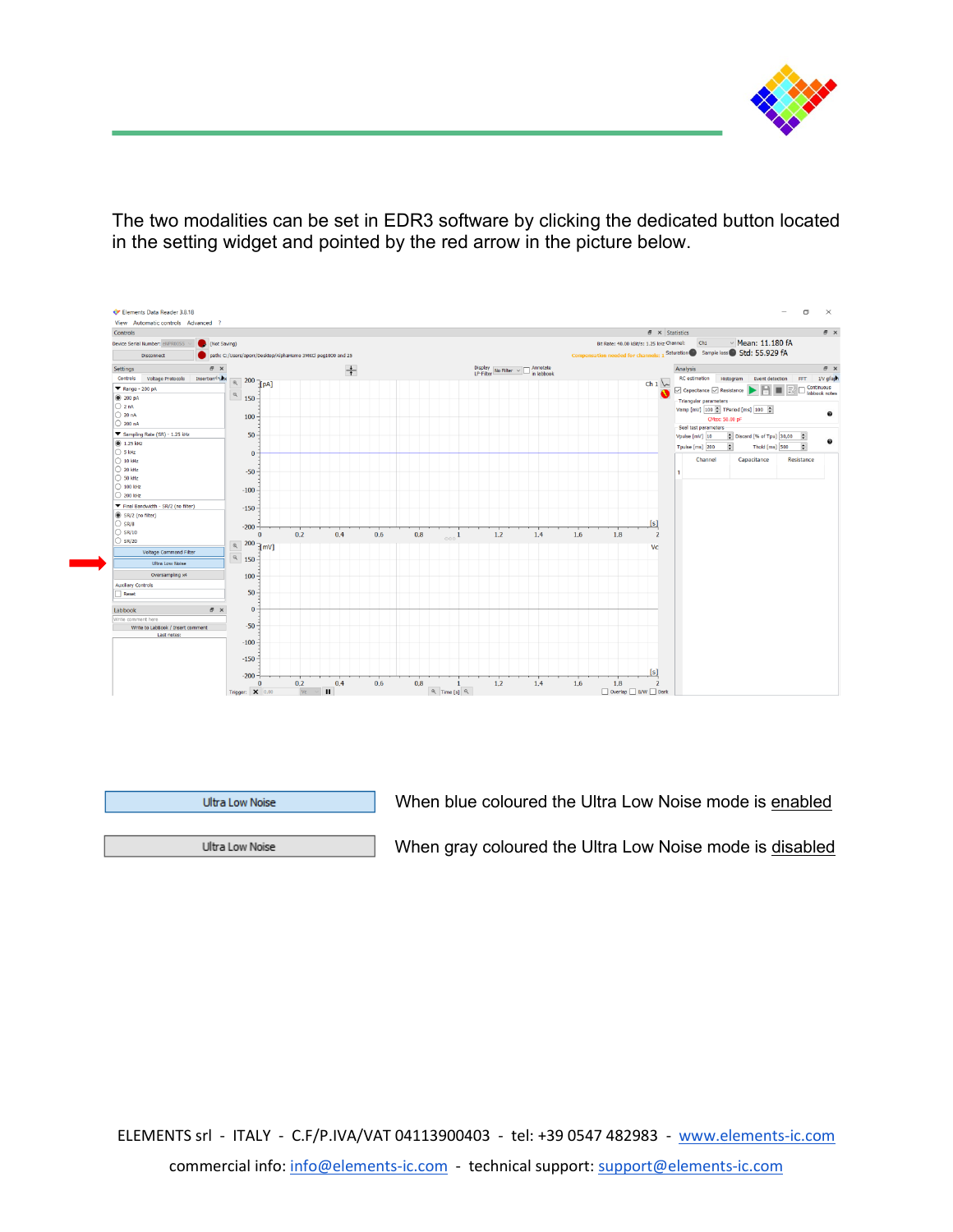

| Low Noise modality | Ultra Low Noise |
|--------------------|-----------------|
|--------------------|-----------------|

This modality allows the recording of low noise current traces while applying voltage stimuli in the range ±2000 mV, as shown in the oscilloscope snapshot below. When using this modality, the corresponding flowcells must be used (please note the distance between the two gold pads in the two flowcells shown below).



Example noise: 1GΩ @ 20ksps → noise = 720fA RMS